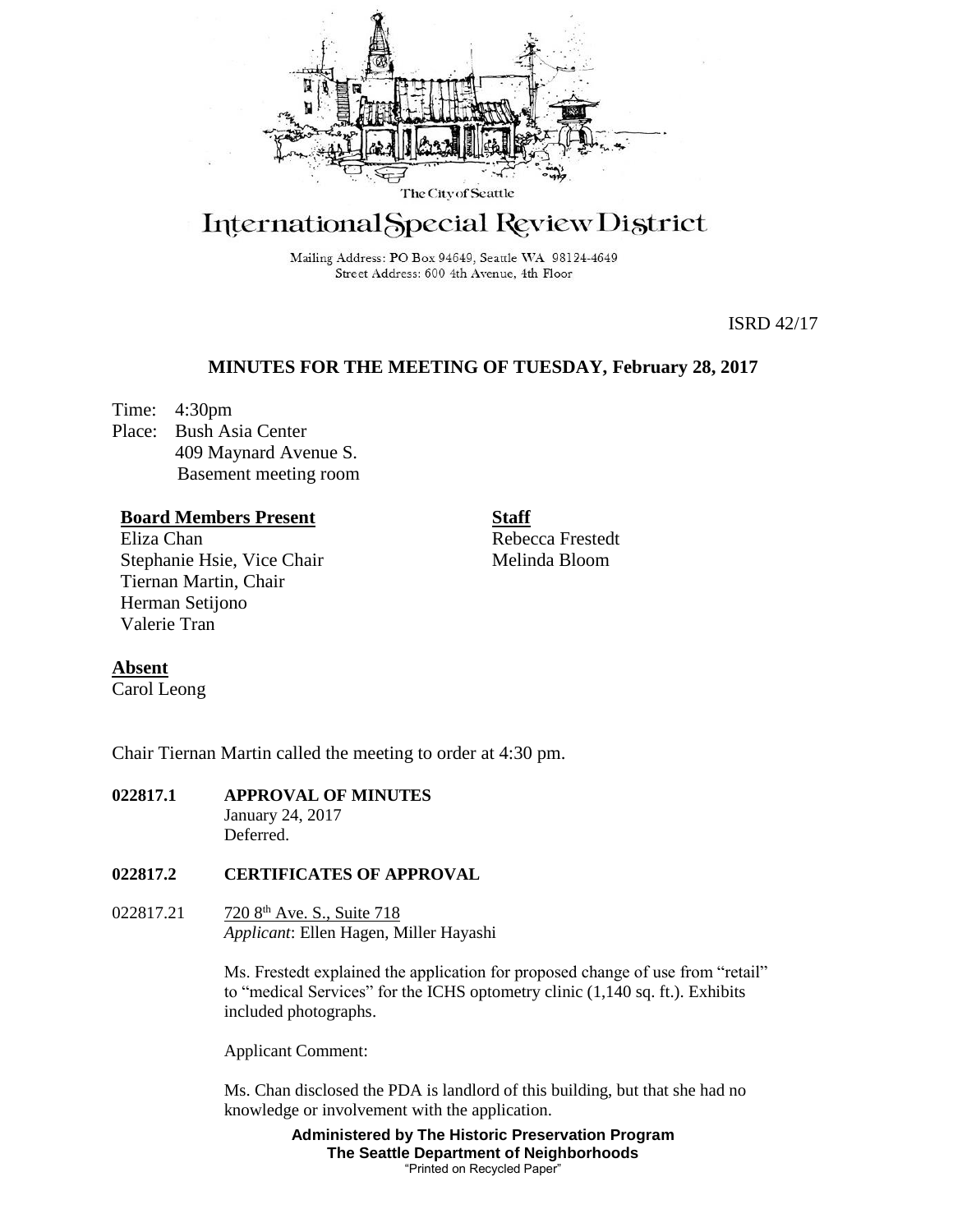Ellen Hagen, Miller Hayashi, explained the current use of the space is retail / salon and they want to change it to medical services for an Optometry Clinic – ICHS. Responding to questions she said the space isn't highly visible from the street because the entry is setback from the sidewalk entrance off of the courtyard. She said that the windows will be clear and that merchandise will be visible through the glass. They will come back later with signage.

In response to a question from the construction representative Duane Wald, Ms. Frested confirmed that window treatments require a Certificate of Approval.

Public Comment: There was no public comment.

Board Discussion:

Board members determined they had enough information to make a decision.

Action: I move that the International Special Review District Board recommend approval of a Certificate of Approval for use, as proposed.

The Board directs staff to prepare a written recommendation of approval, based on consideration of the application submittal and Board discussion at the February 28, 2017 public meeting, and forward this written recommendation to the Department of Neighborhoods Director.

The proposed use meets the following sections of the **International Special Review District Ordinance and** a**pplicable Design Guidelines:**

#### **SMC 23.66.320 – Proposed uses**

MM/SC/VT/HS 5:0:0 Motion carried.

The following item was reviewed out of agenda order.

### **022817.4 BOARD BUSINESS 022817.3 BOARD BRIEFING**

Ms. Frestedt explained that the Mayor has decided on the board candidate and she would let the board know when confirmation is complete. She said final design for the  $6<sup>th</sup>$  and Yesler project are coming up in March.

022817.31 608  $6<sup>th</sup>$  Ave. S. *Presenter:* Ed Linardic, architect

> Briefing on facade design and fenestration alternatives for proposed new construction of a 7-story mixed-use building.

Ed Linardic reported back with changes had not been made to design per board input at last briefing. He said that the stairs were moved back so they are not exposed to exterior of building. The retail spaces have fewer mullions and they will now be dark anodized to match brick and deck color was changed to red.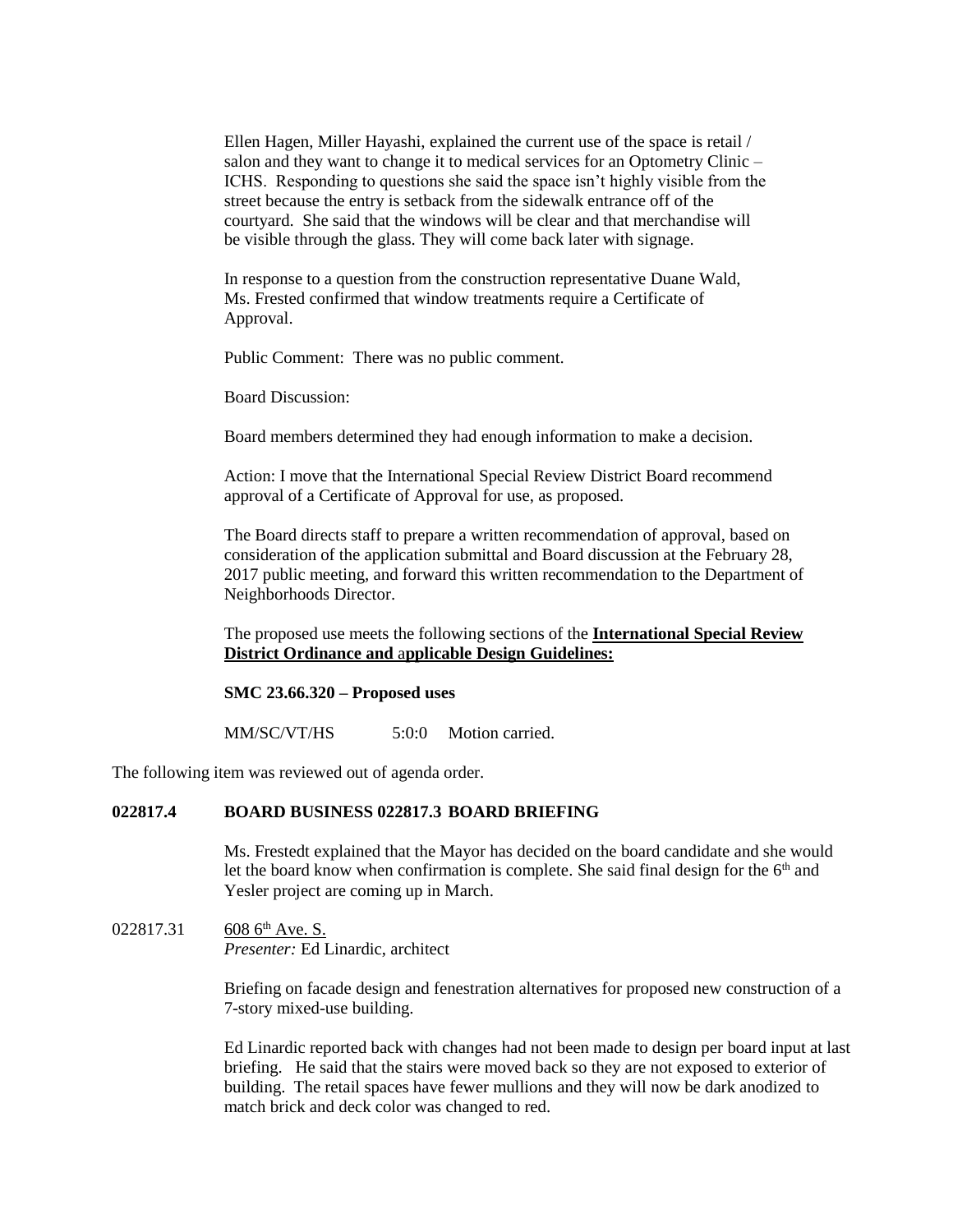He guided board members through options and said dormers were added; trim was added around windows at sill and at head; Option 1 has dormers are on either side of building elevation; dormer façade will be a different color; top floor is set back; reduced bands on side where there are no windows. He said that Option 2 has brick cladding all the way up the building; two dormers on one side. He said Option 3 has brick to the  $7<sup>th</sup>$  floor, dormers on sides, concrete sills and headers; Hardi vertical panel on dormers. He said that Option 4 has no deck; dormer in middle, Hardi plank and brick on façade; concrete lintels; trim at dormers to provide relief. He said scheme 1 is the preferred scheme.

Mr. Setijono asked why both Nichiha and Hardi are proposed.

Mr. Linardic said they are different size which provides differentiation.

Ms. Frestedt asked about how the windows fit into assembly of wall.

Mr. Linardic said they can't do modulation with the Nichiha so used the Hardi there.

Mr. Martin asked for views from the north.

Mr. Linardic said he would provide those next time.

Ms. Tran asked if the balconies are functional.

Mr. Linardic said they are; they will be 4' deep.

Ms. Hsie said this is much better and she appreciates that the stair is pulled back. She had no preference for bays. She appreciated that brick goes all the way  $up - it$  is helpful and breaks the scale of the building. She asked what kind of windows are proposed.

Mr. Linardic said they are aluminum-clad vinyl. He said the trim will help provide dimension.

Mr. Linardic explained the balconies are 4' as are the bays.

Ms. Hsie said she was curious to see the back side; she said that banding helps but noted the large swaths of monotone color on the side. She said there is opportunity to do something with building name and signage.

There was discussion about the design of the north façade, noting the importance of perspectives from different places in the district.

Ms. Frestedt said it will be helpful to see more fully rendered version of north elevation.

Mr. Martin said the dark anodized window system works better and he supports the extensive use of brick as an earthen material. He said stopping brick at the  $2<sup>nd</sup>$  story works because the material differentiation the use. He suggested wrapping colors and patterns to the north and south elevations.

Mr. Linardic said they will wrap 2' on the corners.